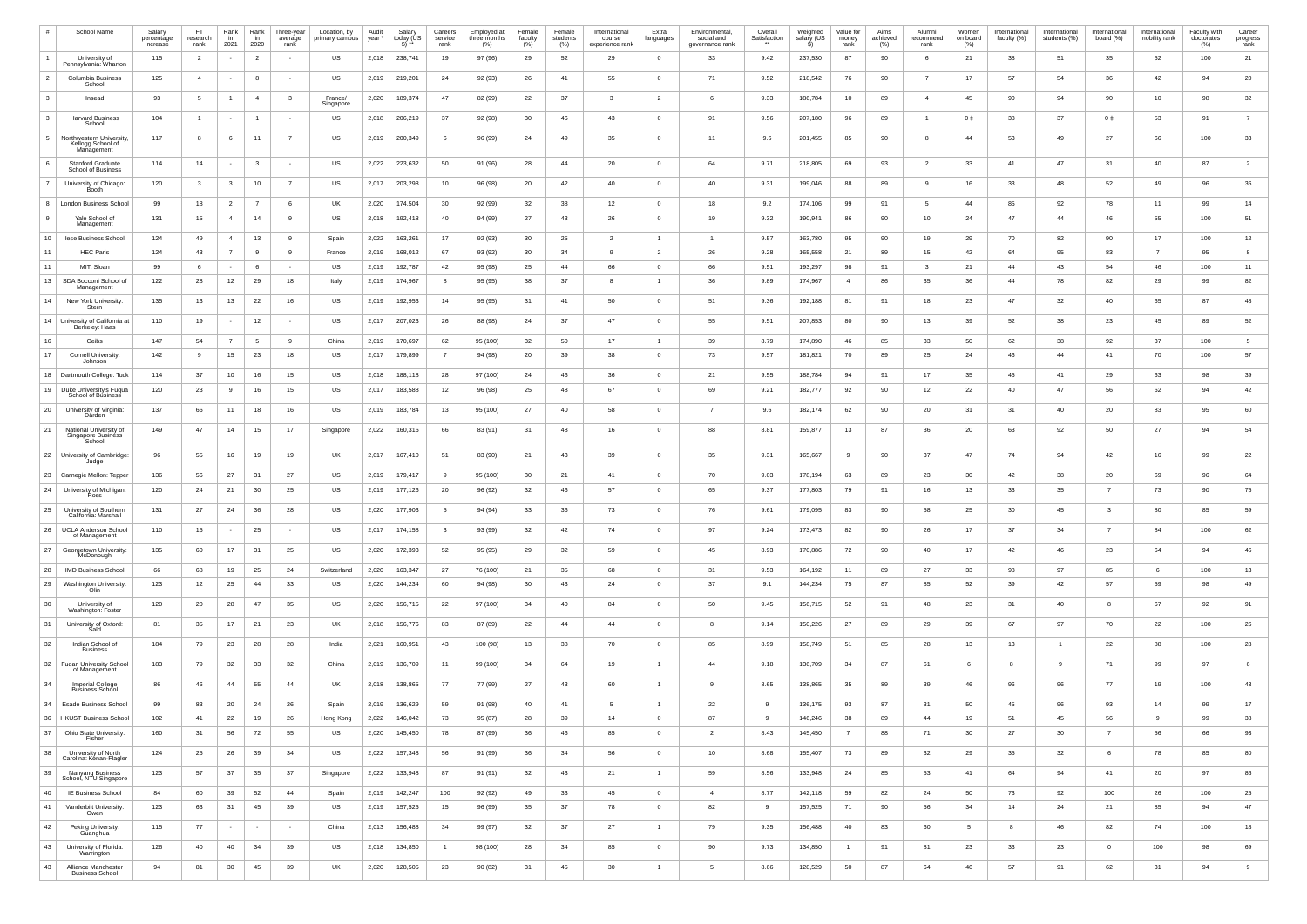| 45       | <b>Emory University</b><br>Goizueta                               | 109       | 59       | 50       | 47         | 47                     | US                                    | 2,020          | 155,586            | -21       | 99 (100)             | 35       | 27       | 51       | - 0                           | 15 <sup>15</sup> | 8.82         | 155,586            | 67                   | 87       | 41              | 23       | 24              | 42             | $\Omega$       | 71                   | 92        | 76       |
|----------|-------------------------------------------------------------------|-----------|----------|----------|------------|------------------------|---------------------------------------|----------------|--------------------|-----------|----------------------|----------|----------|----------|-------------------------------|------------------|--------------|--------------------|----------------------|----------|-----------------|----------|-----------------|----------------|----------------|----------------------|-----------|----------|
| 46       | University of Texas at<br>Austin: McCombs                         | 97        | 20       | 40       | 40         | 42                     | US                                    | 2,021          | 160,981            | -32       | 93 (100)             | 26       | 38       | 49       | - 0                           | 48               | 9.49         | 162,682            | 78                   | 90       | 21              | 20       | 33              | 31             |                | 91                   | 85        | 90       |
| 47       | Rice University: Jones                                            | 82        | 32       | 32       | 57         | 45                     | US                                    | 2,019          | 161,279            | -31       | 92 (100)             | 26       | 33       | 83       | $\Omega$                      | 98               | 9.5          | 161,279            | 77                   | 91       | 54              | 29       | 40              | 46             |                | 43                   | 95        | 44       |
| 48       | University of Rochester:<br>Simon Business School                 | 169       | 72       | 60       | 76         | 61                     | US                                    | 2,022          | 142,192            | 85        | 93 (99)              | 22       | 42       | 76       | - 0                           | 96               | 8.86         | 142,192            | 36                   | 87       | 94              |          | 42              | 44             | 19             | 38                   | 74        | 68       |
|          | 49   University of California a<br>Irvine: Merage                 | 124       | 34       | 42       | 65         | 52                     | US                                    | 2,022          | 142,261            | -41       | 79 (98)              | 43       | 43       | 53       | - 0                           | 78               | 8.94         | 142,261            | 56                   | 88       | 92              | 22       | 40              | 31             | $\Omega$       | 48                   | 93        | 72       |
| 50       | <b>CUHK Business School</b>                                       | 123       | 29       | 48       | 50         | 49                     | Hong Kong                             | 2,021          | 127,903            | 88        | 90 (87)              | 33       | 46       | 22       | $\Omega$                      | 62               | 8.35         | 127,903            | 58                   | 86       | 86              | 33       | 44              | 21             | 89             | 35                   | 99        | 41       |
| 51       | Singapore Management<br>University: Lee Kong<br>Chian             | 118       | 43       | 58       | 63         | 57                     | Singapore                             | 2,020          | 121,907            | 80        | 75 (98)              | 27       | 54       | -71      | - 0                           | 20               | 8.77         | 121,907            | 25                   | 87       | 68              | 43       | 66              | 84             | 50             | 32                   | 98        | 84       |
| 52       | <b>ESCP Business School</b>                                       | 72        | 85       |          |            |                        | France/UK/<br>/Germany/Spain<br>Italy | 2,021          | 118,273            | 69        | 96 (88)              | 38       | 46       |          |                               | 41               | 8.98         | 118,273            | 15                   | 83       | 77              | 63       | 83              | 100            | 94             |                      | 100       | 40       |
| 53       | Indian Institute of<br>Management Bangalore                       | 147       | 95       | 35       | 27         | 38                     | India                                 | 2,020          | 161,013            | 72        | 77 (100)             | 20       | 20       | 85       | - 0                           | 95               | 9.06         | 161,013            | 47                   | 85       | 14              | 42       |                 | $\overline{0}$ | 17             | 82                   | 100       | 15       |
| 54       | University of Notre<br>Dame: Mendoza                              | 145       | 49       | 69       | 57         | 60                     | US                                    | 2,022          | 139,146            | 46        | 94 (98)              | 24       | 35       | 54       | $\Omega$                      | 99               | 9.26         | 139,146            | 57                   | 88       | 71              | 17       | 19              | 44             |                | 57                   | 81        | 34       |
| 55       | Georgia Tech Scheller<br>College of Business                      | 115       | 52       | 62       | 53         | 57                     | US                                    | 2,017          | 147,098            |           | 97 (100)             | 30       | 39       | 85       | $\overline{0}$                | 58               | 9.33         | 147,098            | 32                   | 89       | 55              | 23       | 27              | 29             | $\overline{4}$ | 93                   | 81        | 70       |
| 56       | Indiana University: Kelley                                        | 112       |          | 38       | 40         | 45                     | US                                    | 2,017          | 138,135            |           | 95 (93)              | 28       | 31       | 42       | $\Omega$                      | 75               | 9.17         | 138,951            | 55                   | 88       | 38              | 19       | 31              | 42             | 19             | 81                   | 80        | 96       |
| .57      | <b>Warwick Business</b><br>School                                 | 60        | 39       | 32       | 43         | 44                     | UK                                    | 2,020          | 129,191            |           | 93 (83)              | 43       | 38       | 37       |                               | 24               | - Q          | 129,191            | 31                   | 85       | 47              | 33       | 81              | 93             | 33             | 33                   | 100       | 27       |
| 58       | Shanghai Jiao Tong<br>University: Antai                           | 160       | 92       | 53       | 37         | 49                     | China                                 | 2,019          | 133,960            | 57        | 100 (97)             | 33       | 51       | 28       |                               | 53               | 8.68         | 133,960            | 26                   | 81       | 74              | 19       | 3               | 33             | 35             | 95                   | 96        |          |
| 59       | <b>HKU Business School</b>                                        | 112       | 36       | 29       | 56         | 48                     | Hong Kong                             | 2,019          | 129,149            | 92        | 96 (91)              | 25       | 32       | 10       | $\overline{0}$                | 28               | 7.97         | 129,149            | 60                   | 84       | 78              | 25       | 28              | 50             | 25             | 25                   | 97        | 45       |
| 60       | Pennsylvania State<br>University: Smeal                           | 120       | 33       | 47       | 59         | 55                     | US                                    | 2,017          | 135,237            | 36        | 97 (98)              | 31       | 33       | 85       | - 0                           | 77               | 9.75         | 135,237            | 5                    | 91       | 69              | 27       | 10 <sup>°</sup> | 31             |                | 68                   | 85        | 71       |
| 60       | Tsinghua University<br>School of Economics<br>and Management      | 104       | 77       | 67       |            |                        | China                                 | 2,021          | 159,148            | 25        | 97 (84)              | 33       | 46       | 23       | - 0                           | 54               | 9.1          | 158,952            | 64                   | 80       | 50              |          |                 | 38             | 68             | 90                   | 98        | 19       |
| 62       | Indian Institute of<br>Management<br>Ahmedabad                    | 98        | 98       | 48       | 61         | 57                     | India                                 | 2,020          | 183,262            | 93        | 98 (100)             | 19       | 24       | 85       | - 0                           | 81               | 8.99         | 185,001            | 49                   | 81       | 10 <sup>1</sup> | 36       |                 | $\Omega$       |                | 72                   | 100       |          |
| 63       | <b>Boston University</b><br>Questrom School of<br><b>Business</b> | 131       | 29       | 51       | 67         | 60                     | US                                    | 2,018          | 132,774            | 95        | 94 (89)              | 35       | 48       | 75       | $\overline{0}$                | 42               | 8.68         | 132,774            | 48                   | 87       | 46              | 15       | 34              | 56             | 51             | 76                   | 71        | 74       |
| 64       | <b>Essec Business School</b>                                      | 79        | 87       | 81       | 88         | 78                     | France                                | 2,018          | 117,754            | 74        | 82 (85)              | 36       | 51       |          |                               | 13 <sup>7</sup>  | 9            | 117,754            | 19                   | 84       | 67              | 56       | 62              | 97             | 81             | 23                   | 100       | 78       |
| 65       | Sungkyunkwan<br>University GSB                                    | 88        | 89       | 35       | 54         | 51                     | South Korea                           | 2,019          | 135,730            | 54        | 94 (91)              | 19       | 58       | 15       |                               | 72               | 9.04         | 135,730            | 30 <sup>°</sup>      | 85       | 99              | 58       | 67              | 71             | 75             | 47                   | 100       | 29       |
| 65       | Babson College: Olin                                              | 113       | 86       | 46       | 60         | 57                     | US                                    | 2,018          | 147,594            | 89        | 87 (86)              | 36       | 39       | 46       | $\Omega$                      | 80               | 8.75         | 147,594            | 90                   | 87       | 34              | 19       | 17              | 79             | 13             | 44                   | 80        |          |
| 65       | <b>Tongji University School</b><br>of Economics and<br>Management | 151       | 91       | $\sim$   | $\sim$     | $\sim$ 100 $\sim$      | China                                 | N/a            | 145,204            | 75        | 100 (100)            | 37       | 77       |          |                               | 68               | 9.15         | 145,204            | 54                   | 77       | 95              | 29       | $\mathbf{3}$    | $\mathbf{3}$   | 29             | 98                   | 93        | 24       |
| 68       | Indian Institute of<br>Management Calcutta                        | 125       | 99       | 44       | 42         | 51                     | India                                 | 2,020          | 164,667            | 49        | 100 (100)            | 23       | 16       | 85       | - 0                           | 89               | 8.76         | 163,687            | 37                   | 87       | 22              | 27       | $\mathbf{3}$    | $\mathbf 0$    |                | 89                   | 100       | 16       |
| 69       | City, University of<br>London: Bayes (formerly<br>Cass)           | 76        | 65       | 61       | 50         | 60                     | UK                                    | 2,017          | 132,782            | 76        | 80 (74)              | 34       | 42       | 63       | $\overline{0}$                | 49               | 8.5          | 132,782            | 45                   | 84       | 70              | 50       | 75              | 95             | 57             | 30                   | 95        | 35       |
| 69       | George Washington<br><b>University</b>                            | 122       | 60       | 68       | 70         | 69                     | US                                    | 2,021          | 131,451            | 96        | 85 (98)              | 29       | 57       | 64       | - 0                           | 56               | 8.45         | 131,451            | 74                   | 87       | 76              | 28       | 29              | 40             | 16             | 51                   | 96        | 56       |
| 69       | Rutgers Business School                                           | 166       | 72       | 86       | $\sim 100$ | $\sim 100$             | US                                    | 2,018          | 129,570            | 39        | 97 (98)              | 26       | 29       | 82       | $\overline{0}$                | 84               | 8.45         | 129,570            | 39                   | 87       | 86              | 18       | 26              | 39             | $\overline{4}$ | 41                   | 73        | 98       |
| 72       | Mannheim Business<br>School                                       | 72        | 81       | 58       | 71         | 67                     | Germany                               | 2,020          | 129,606            | 61        | 93 (89)              | 31       | 33       | 25       | $\overline{0}$                | 38               | 9.07         | 129,606            | 20                   | 88       | 65              | 60       | 28              | 96             | 20             | $\overline{4}$       | 100       | 95       |
| 73       | <b>Edhec Business School</b>                                      | 57        | 95       | 76       | 88         | 79                     | France                                | 2,017          | 120,110            | 53        | 94 (91)              | 31       | 46       | 32       | $\overline{0}$                | 3                | 9.1          | 120,110            | 18                   | 87       | 84              | 50       | 64              | 97             | 88             | 5                    | 98        | 53       |
| 74       | WHU - Otto Beisheim<br>School of Management                       | 88        | 84       | 54       | 64         | 64                     | Germany                               | 2,021          | 117,488            | -44       | 81 (96)              | 37       | 36       | 11       | - 0                           | 17 <sup>2</sup>  | 8.81         | 117,488            | 33                   | 90       | 71              | 23       | 32              | 88             | 12             | 12                   | 100       | 85       |
| 75       | Arizona State University<br><b>WP Carey</b>                       | 112       | 38       | 57       |            | $\sim$ 100 $\mu$       | US                                    | 2,020          | 130,104            | 45        | 96 (99)              | 27       | 32       | 72       | - 0                           | 52               | 9.22         | 130,104            | 22                   | 89       | 52              | 16       | 31              | 30             | 2              | 54                   | 83        | 88       |
| 76       | 76   University of St Gallen<br><b>Lancaster University</b>       | 57<br>112 | 68<br>89 | 64<br>96 | 68         | 69<br>$\sim$           | Switzerland<br>UK                     | 2,021<br>2,018 | 133,749<br>110,094 | -91<br>33 | 51 (100)<br>77 (100) | 25<br>37 | 40<br>42 | 62<br>52 | $\overline{0}$<br>- 0         | 12<br>43         | 8.46<br>8.73 | 133,749<br>110,094 | 16<br>$\overline{2}$ | 88<br>85 | 66<br>97        | 50<br>42 | 84<br>61        | 93<br>97       | 50<br>26       | $\overline{2}$<br>50 | 100<br>95 | 37<br>55 |
|          | Management School                                                 |           |          |          |            |                        |                                       |                |                    |           |                      |          |          |          |                               |                  |              |                    |                      |          |                 |          |                 |                |                |                      |           |          |
| 76<br>79 | <b>Boston College: Carroll</b><br>University of Toronto:          | 94<br>84  | 26<br>17 | 55<br>75 | 94         | $\sim$ 100 $\mu$<br>83 | US<br>Canada                          | 2,019<br>2,020 | 141,300<br>108,003 | 86        | 91 (94)<br>96 (95)   | 36<br>33 | 42<br>45 | 77<br>34 | $\overline{0}$<br>$\mathbf 0$ | 99<br>34         | 7.85<br>8.34 | 141,300<br>107,823 | 89<br>100            | 90<br>88 | 59<br>30        | 14<br>44 | 33<br>72        | 29<br>75       | $\Omega$<br>44 | 87<br>24             | 87<br>94  | 31<br>63 |
| 80       | Rotman<br>University of Georgia:                                  | 115       | 51       | 87       | 100        | 89                     | US                                    | 2,017          | 126,358            | 29        | 92 (100)             | 32       | 36       | 79       | - 0                           | 94               | 9.17         | 126,358            | 14                   | 88       | 90              | 29       | 30              | 46             |                | 79                   | 82        | 79       |
| 81       | lerry<br>University of Texas at                                   | 112       | 10       | 73       | 81         | 78                     | US                                    | 2,018          | 120,347            | 97        | 93 (100)             | 27       | 36       | 85       | $\overline{0}$                | 57               | 8.87         | 120,347            | 12                   | 87       | 93              | 16       | 51              | 29             | -5             | 39                   | 82        | 100      |
|          | Dallas: Jindal<br>82   University of Pittsburgh                   | 105       | 53       | 76       | 74         | 77                     | US                                    | 2,020          | 127,683            | 48        | 91 (100)             | 33       | 27       | 85       | $\overline{0}$                | 32               | 9.63         | 127,683            | 53                   | 84       | 96              | 19       | 26              | 68             | 12             | 61                   | 88        | 77       |
| 82       | Katz<br>Brigham Young                                             | 145       | 63       | 71       | 83         | 79                     | US                                    | 2,020          | 138,650            | 55        | 96 (100)             | 14       | 26       | 85       | $\overline{0}$                | 74               | 9.58         | 138,252            | $\mathbf{3}$         | 88       | 57              |          |                 | 21             | $\overline{2}$ | 86                   | 90        | 61       |
|          | University: Marriott<br>82   University of Minnesota:             | 103       | 11       | 71       | 78         | 77                     | US                                    | 2,019          | 133,153            | 58        | 93 (100)             | 32       | 36       | 69       | $\overline{0}$                | 63               | 8.3          | 133,153            | 66                   | 86       | 80              | 34       | 23              | 28             | 11             | 97                   | 83        | 92       |
|          | Carlson<br>85   University of Maryland:                           | 101       | 47       | 52       | 73         | 70                     | US                                    | 2,020          | 136,250            | 81        | 85 (100)             | 33       | 35       | 65       | $\overline{0}$                | 47               | 8.64         | 136,250            | 68                   | 88       | 88              | 28       | 31              | 44             | 11             | 77                   | 84        | 97       |
| 86       | Śmith<br>Rotterdam School of<br>Management, Erasmus               | 63        | 42       | 63       | 66         | 72                     | Netherlands                           | 2,016          | 112,798            | 98        | 84 (96)              | 32       | 44       | 81       | $\overline{0}$                | 25               | 8.71         | 112,881            | 42                   | 86       | 45              | 29       | 55              | 99             | 24             |                      | 92        | 50       |
| 87       | University<br>Wisconsin School of                                 | 112       | 67       | 83       | 92         | 87                     | US                                    | 2,019          | 135,015            | 35        | 79 (98)              | 31       | 40       | 85       | $\overline{0}$                | 93               | 9.28         | 135,015            | 8                    | 89       | 75              | 37       | 26              | 33             | 16             | 96                   | 73        | 94       |
|          | <b>Business</b>                                                   |           |          |          |            |                        |                                       |                |                    |           |                      |          |          |          |                               |                  |              |                    |                      |          |                 |          |                 |                |                |                      |           |          |